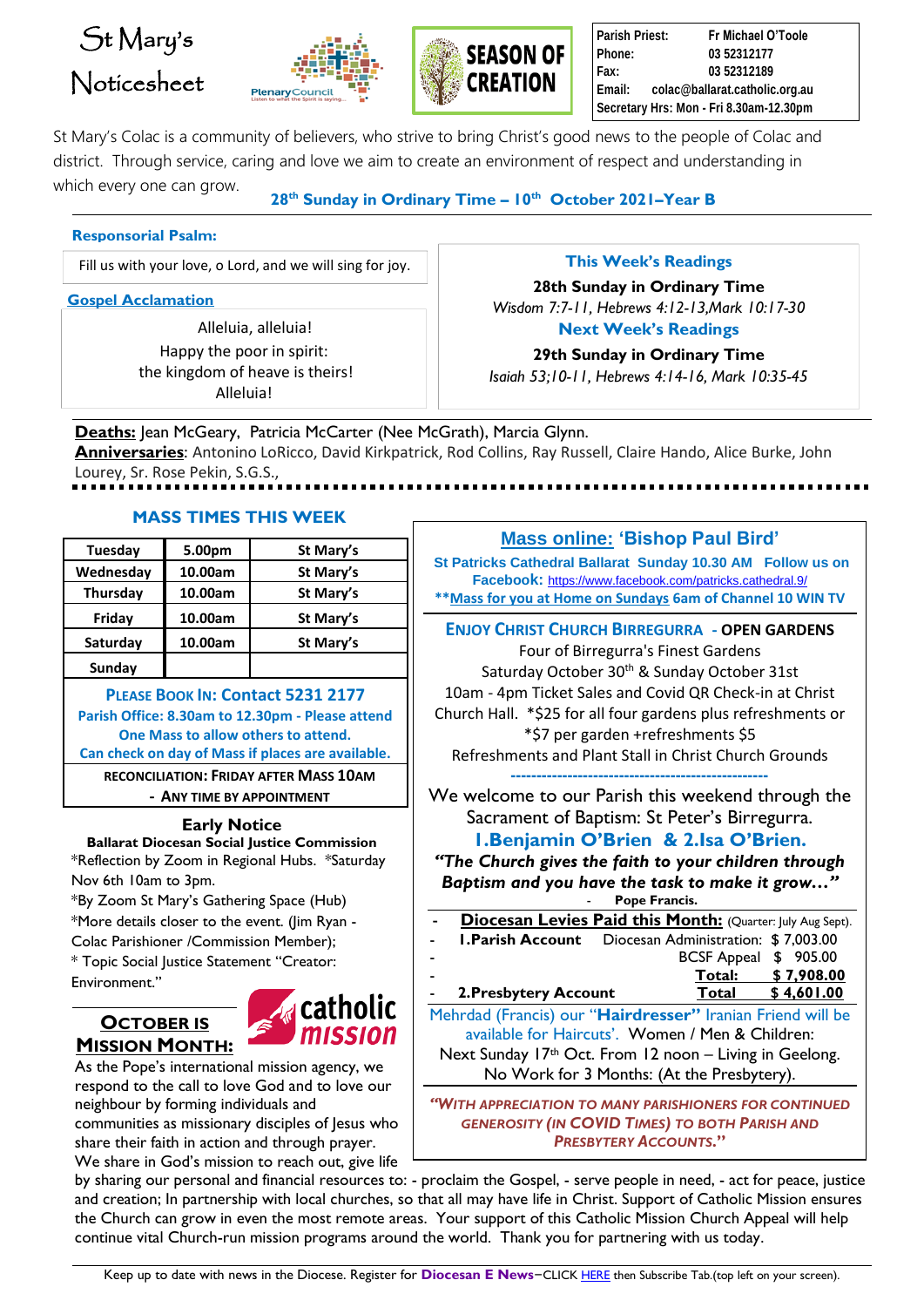# TWENTY-EIGHT SUNDAY -YEAR B - 10TH OCTOBER 2021

*This Sunday's scripture readings it invites us to consider what gets in the way of us responding to the call and challenge of discipleship. Family, power, prestige, can all be barriers in our pathway following the risen Jesus.*

#### **Click on this: [Link](https://www.universalis.com/Australia/20211010/mass.htm) to readings. to view on website.**

**PENITENTIAL ACT:** Lord Jesus, you teach us how to have treasure in heaven. **Lord, have mercy**. You call us to follow you. **Christ, have mercy.** You draw us into the kingdom of God. **Lord, have mercy.**

#### **GOSPEL: A READING FROM THE HOLY GOSPEL ACCORDING TO MARK. (10:17-27)**

As Jesus was walking down a road, a man ran up to him. He kneeled down, and asked, "Good teacher, what can I do to have eternal life?" Jesus replied, "Why do you call me good? Only God is good. You know the commandments. 'Do not murder. Be faithful in marriage. Do not steal. Do not tell lies about others. Do not cheat. Respect your father and mother.'" The man answered, "Teacher, I have obeyed all these commandments since I was a young man." Jesus looked closely at the man. He liked him and said, "There's one thing you still need to do. Go sell everything you own. Give your money to the poor, and you will have riches in heaven. Then come with me." When the man heard Jesus say this, he went away gloomy and sad because he was very rich. Jesus looked around and said to his disciples, "It's hard for rich people to get into God's kingdom!" The disciples were shocked to hear this. So Jesus told them again, "It's terribly hard to get into God's kingdom! In fact, it is easier for a camel to go through the eye of a needle than for a rich person to get into God's kingdom."

#### **The Gospel of the Lord.** *Pause All:* **Praise to you, Lord Jesus Christ.**

**REFLECTION**. *Today's Gospel Reading is an urgent reminder that our pathway to the Kingdom of Heaven is much easier for us if we are whole-heartedly free from anything and everything which might get in the way of our response, be that riches, be that family, be that power or prestige.*

#### **PRAYERS OF THE FAITHFUL**

1. Let us pray for Pope Francis and all the bishops and leaders of our church. (*Pause*)

May the Word of God be alive and active in their lives so that they may draw us ever closer to the God who knows and loves us. **Lord, hear us.**

2. Let us pray for leaders of nations. (*Pause*) May the wealthy nations of the world share their resources freely with those who are burdened with poverty and adversity. **Lord, hear us**.

3. Let us continue to pray about the Plenary Council the first session of which comes to a conclusion this weekend. *(Pause)*

May the deliberations of the Plenary Council this week bring about our hopes and dreams of a one, true catholic and apostolic church.

#### **Lord, hear us.**

4. Let us pray for our church in Australia, the great south land of the Holy Spirit. *(Pause*). May we be lead into a hope-filled future that lives and displays the joy and love of the Gospel. **Lord, hear us.**

5. Let us pray with and for each other as we continue our struggle in this time of pandemic. (*Pause)* May we nurture a deep solidarity with one other and pray that the common threat may unite and not divide us. **Lord, hear us**.

6. Let us pray for those who have died and for those whose anniversary occurs at this time. *(Pause)*. We remember especially……………………………………………………. May they enjoy to the full the blessings of eternal life. **Lord, hear us.**

**LORD'S PRAYER** … **"***Our Father, Who art in heaven, hallowed be Thy name; Thy kingdom come;* ….."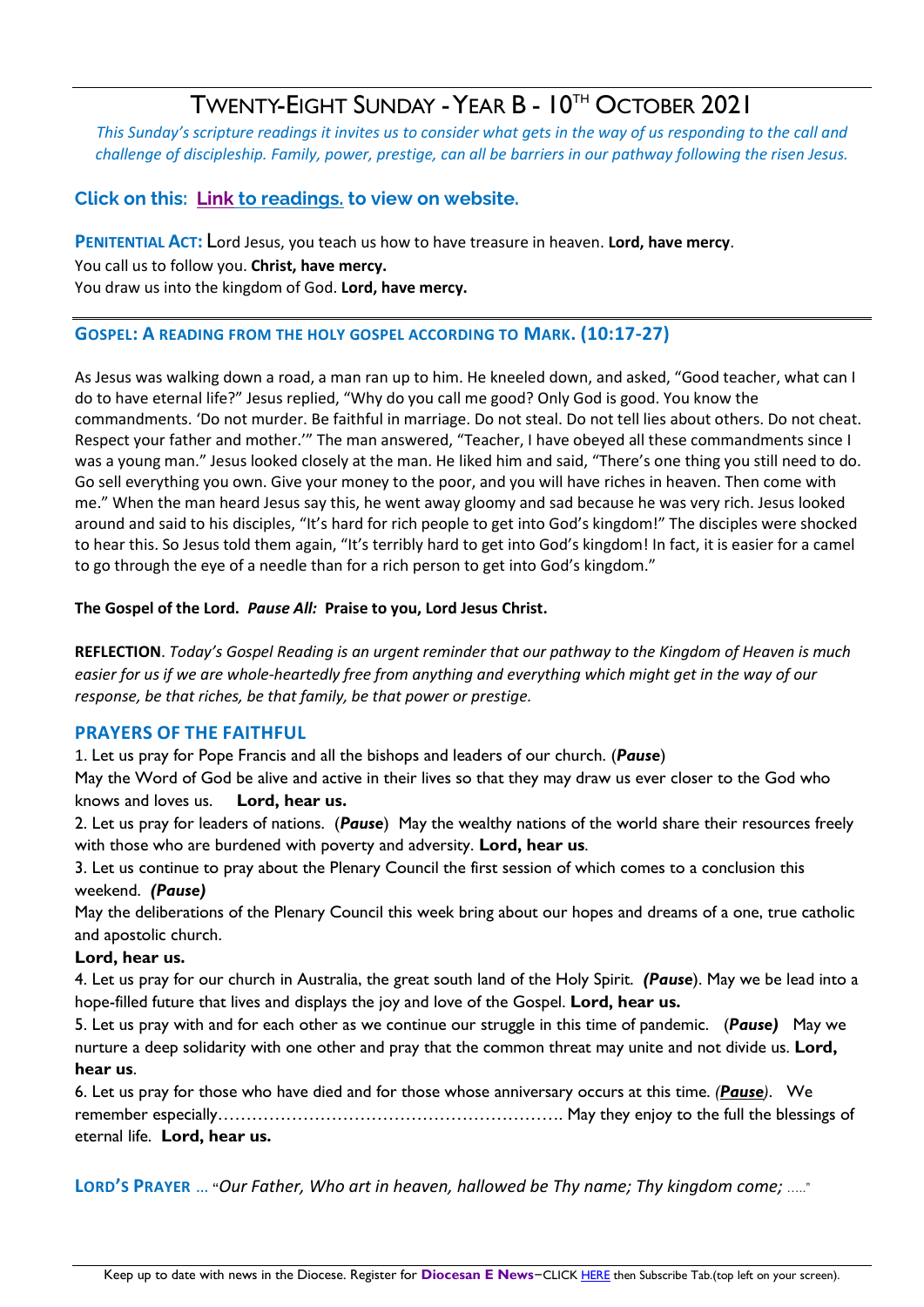# A Prayer for the **Plenary Council**

Blessed are you, God of all creation. You have given us life and light and all the wonders of the world. You have sent your Son Jesus to be our Saviour

and your Holy Spirit to be our guide.

As we prepare for the plenary council, we ask you to come into our hearts -with your Son and Holy Spirit. Come to us and make your home in us.

We pray for our local community, for the people of our diocese and for the Church throughout Australia.

May your wisdom show us the way. for your word is a lamp for our feet and a light for our path.

Come and fill the hearts of your faithful and kindle in us the fire of your love, that we may live by your gospel and share your good news with all we meet.

Holy Mary, Mother of our Saviour, pray for us. St Mary MacKillop, pray for us.

**………………………………………. OUR DIOCESAN REPRESENTATIVES:**



*Bishop Paul Bird, Fr Kevin Maloney, V.G., Ms Felicity Knobel, Mrs Marie Shaddock (Ouyen). -----------------------------------------*

#### **POPE FRANCIS: REFLECTION ON PLENARY COUNCIL**

Pope Francis has sent greetings and blessings from Rome as the program for the Fifth Plenary Council of Australia, the first such event in this country in 84 years. The Plenary Council "represents a singular 'journeying together' of God's people

in Australia along the paths of history towards a renewed encounter with the Risen Christ in the power of the Holy Spirit".

Pope Francis "prays that the Council may be a graced occasion for mutual listening and spiritual discernment, marked by profound Communion with the Successor of Peter".

"In this conciliar process, the Church in Australia is challenged to listen to the voice of the Spirit and to bear witness to the perennial truth of the Gospel and to develop new and creative expressions of evangelical charity,"

The Plenary Council President Archbishop Timothy Costelloe SDB. Acknowledged the Council's members would likely be coming with "high hopes", "great expectations", but also "conscious of the heavy responsibility we bear". "In the mysterious ways of God's providence, it is we who have been called together to undertake this historic and grace-filled task on behalf of the whole Catholic community of our nation."

#### **ARCHBISHOP TIMOTHY COSTELLOE SDB. PERTH, 3RD OCTOBER**

The Second Vatican Council was the Church's response to a fundamental question which both the world in which we live, and the Church herself, posed to her: "Church of Christ, what do you say of yourself? Who do you understand yourself to be?" We put the same question to ourselves today as we solemnly inaugurate the Fifth Plenary Council of the Church in Australia. We do so with courage, with humility and with hope as the words of Jesus ring out today: Peace I bequeath to you, my own peace I give you (Jn 14:27). In the midst of the raging winds and crashing waves which

sometimes threaten to overwhelm us we hear again the words of Jesus to His first disciples: "Take courage, I am with you. There is no need to be afraid" (Matt 14:27). Our response to this call will determine the extent to which we become in practice what Lumen Gentium tells us we are in principle: "a kind of sacrament, that is a sign and instrument, of communion with God and unity amongst all people" (LG 1). This is the challenge which lies ahead of us, for surely God is asking us in Australia at this time to rediscover and live more faithfully our vocation to be a Pilgrim People, brothers and sisters in a community of disciples. We are on the way – but we are not there yet. As this week we consider our life together, our pastoral care and our outreach in education, health and aged-care, our social services, our structures and governance, and many others things besides, the Lord is inviting us to reflect deeply and courageously on how we can better, as individuals and as communities of faith, be this living image of the life-giving God who, in Christ, is always seeking to be present and active in our world. He seeks to do so in and through us. As we solemnly inaugurate the first Assembly of the Plenary Council today, I want to be so bold as to say, therefore, that perhaps the most important thing God is asking of us at this time is to return the Church to Christ and return Christ to the Church. What has always been true in theory and in principle urgently needs to become true in the day-to-day experience of everyone who encounters us. We must become, even more than we are already, a community of true disciples. We must become a living icon of Christ who humbled himself, taking the form of a servant. We must learn from the One who is meek and humble of heart. We are being sent by Him just as He was sent by his Father. If we remain in Him, as branches remain part of the vine, we will bear much fruit. Maranatha – Come Lord Jesus, Veni Sancte Spiritus – Come Holy Spirit. Full [Story](https://plenarycouncil.catholic.org.au/wp-content/uploads/2021/10/Archbishop-Timothy-Costelloe-Homily-for-Plenary-Council-Opening-Mass.pdf) Link:

#### **BISHOP SHANE MACKINLAY - BENDIGO, 4TH OCTOBER**

Today we come together in person and online to celebrate the Eucharist at the beginning of the first working day of the first assembly of the Fifth Plenary Council of Australia. As Archbishop Tim reminded us in his homily at the Council's Opening Mass yesterday, much of our work this week needs to "done on our knees," as it were. So, we won't just pray at the beginning and end of the day, but we will establish a rhythm where we stop and pray regularly as part of the process of discernment throughout the day, including at critical times like before significant votes. Those regular pauses will remind us that in all we are doing, we are gathering as the Body of Christ, with Jesus at the centre, and animated by the Holy Spirit, as we seek to respond to the question: 'What is God asking of us in Australia at this time?' During this Plenary Council, we too are seeking to rebuild Christ's Church, responding in a very concrete way to Pope Francis' repeated call for us to become a more synodal church: a Church committed to journeying together in reciprocal listening to one another, listening to the cry of the earth and the cry of the poor, and most importantly listening to the Holy Spirit; a Church which gives witness to the Christian vision of community, participation, solidarity and joint responsibility. Our Council agenda makes clear that this rebuilding is our central focus: "As children of God, disciples of Jesus Christ, and guided by the Holy Spirit, the Members of the Fifth Plenary Council of Australia are called to develop concrete proposals to create a more missionary, Christ-centred Church in Australia at this time." As St Francis was called to rebuild Christ's Church, may we during this Plenary Council be inspired, encouraged and renewed by his vision and commitment, to turn again towards all our sisters and brothers, as stewards together of God's extraordinary creation. In this way, may we in this time work to "create a more missionary, Christ centred Church in Australia." [Full Story](https://plenarycouncil.catholic.org.au/wp-content/uploads/2021/10/Bishop-Shane-Mackinlay-Homily-Plenary-Council-Mass-October-4-2021.pdf) Link:

#### **ARCHBISHOP FISHER – SYDNEY, 6TH OCTOBER**

Celebrating Mass for the third full day of the Council, Archbishop Fisher's homily reflected on Luke's Gospel of the day, when the disciples ask Jesus how to pray. "They knew Christ was the best of teachers," he said. "Of the 90 times people address Jesus in the Gospels, they call Him 'Teacher' in 60 of them, a title He also used for Himself. For our Plenary Council, also, Christ must be our wisdom and guide, and so: 'Lord, teach us how to pray'." Archbishop Fisher said "the first purpose of the Church is the worthy worship of God, and our Plenary Council will surely do all it can to ensure this takes place going forward". Archbishop Fisher's homily also reflected on the musings of the daughter of Karl Marx, the founder of atheistic communism, speaking to a friend after reading the Our Father. Jenny Marx spoke of how wonderful it would be if there were a God like the one spoken about in that prayer. "Well, Ms Marx," Archbishop Fisher said, "we the People of God in Australia respond, 'there is!'" She also spoke of how transformational it would be if God's children made his name holy, made his kingdom come, did his will, fed and forgave others, were fed and forgiven, and were freed from evil. "For all that to be true, we must be Australia's powerhouse of prayer," Archbishop Fisher preached. "Only through prayer can we hear, discern, converse, propose, decide. Only with such inspirations that we can make the decisions we must.